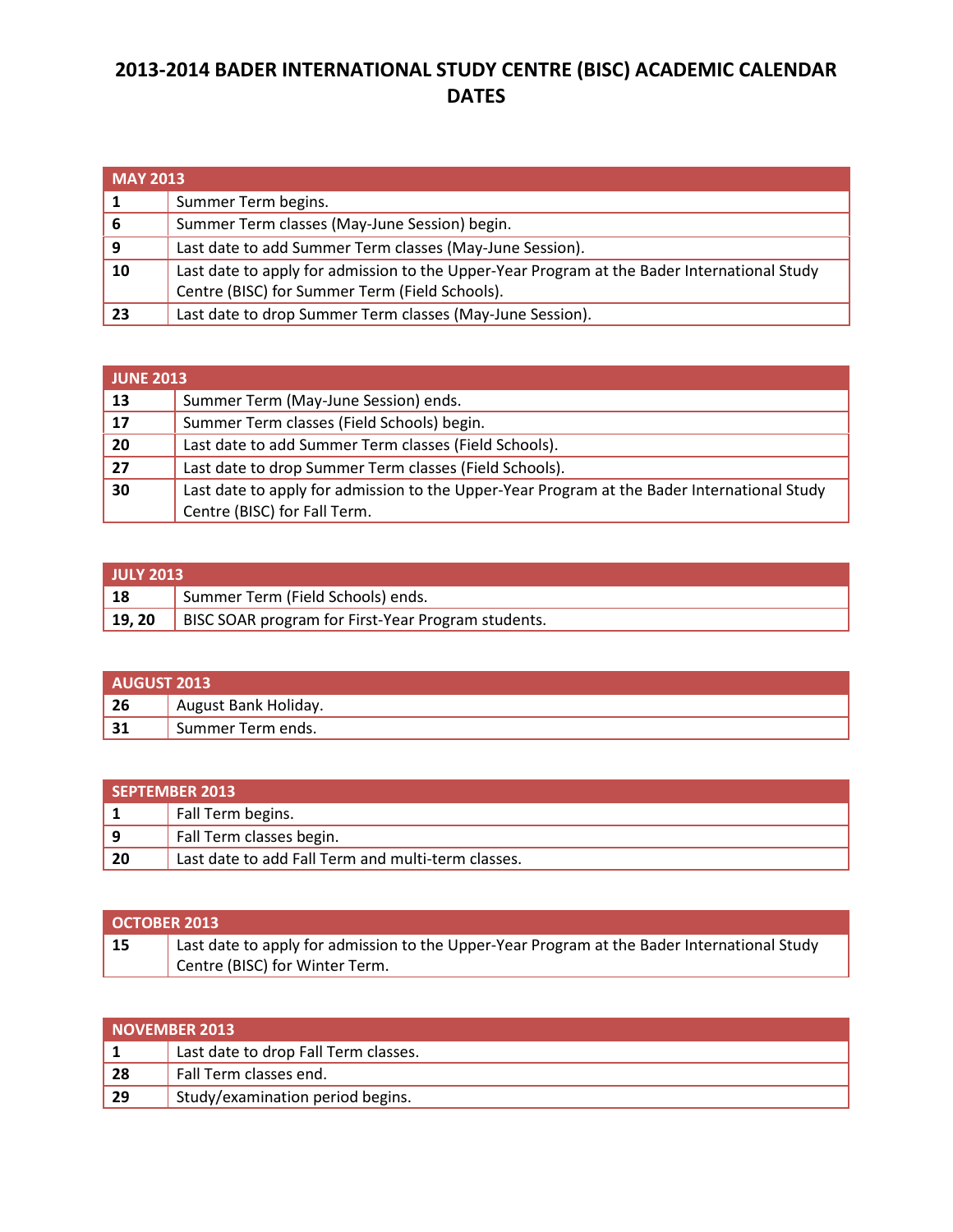## **2013-2014 BADER INTERNATIONAL STUDY CENTRE (BISC) ACADEMIC CALENDAR DATES**

| DECEMBER 2013 |                                       |
|---------------|---------------------------------------|
| -10           | <b>Study/examination period ends.</b> |
| 1 21          | Fall Term ends.                       |

| <b>JANUARY 2014</b> |                                       |
|---------------------|---------------------------------------|
|                     | Winter Term begins.                   |
|                     | Winter Term classes begin.            |
| 17                  | Last date to add Winter Term classes. |

| <b>FEBRUARY 2014</b> |                                                         |
|----------------------|---------------------------------------------------------|
| 28                   | ' Last date to drop Winter Term and multi-term classes. |

| <b>MARCH 2014</b> |                                                                                             |
|-------------------|---------------------------------------------------------------------------------------------|
| 15                | Last date to apply for admission to the Upper-Year Program at the Bader International Study |
|                   | Centre (BISC) for Summer Term (May-June Session).                                           |
| 27                | Winter Term classes end.                                                                    |
| 28                | Study/examination period begins.                                                            |

| <b>APRIL 2014</b> |                                |
|-------------------|--------------------------------|
| 8                 | Study/examination period ends. |
| 18                | Good Friday.                   |
| 30                | Winter Term ends.              |

| $MAY$ 2014  |                                                                                             |
|-------------|---------------------------------------------------------------------------------------------|
|             | Summer Term begins.                                                                         |
| $\sqrt{12}$ | Summer Term classes (May-June Session) begin.                                               |
| 15          | Last date to apply for admission to the Upper-Year Program at the Bader International Study |
|             | Centre (BISC) for Summer Term (Field Schools).                                              |
| 15          | Last date to add Summer Term classes (May-June Session).                                    |

| <b>JUNE 2014</b> |                                                                                             |  |
|------------------|---------------------------------------------------------------------------------------------|--|
|                  | Last date to drop Summer Term classes (May-June Session).                                   |  |
| <b>19</b>        | Summer Term classes (May-June Session) end.                                                 |  |
| 25 <sub>l</sub>  | Summer Term classes (Field Schools) begin.                                                  |  |
| 30               | Last date to apply for admission to the Upper-Year Program at the Bader International Study |  |
|                  | Centre (BISC) for Fall Term.                                                                |  |